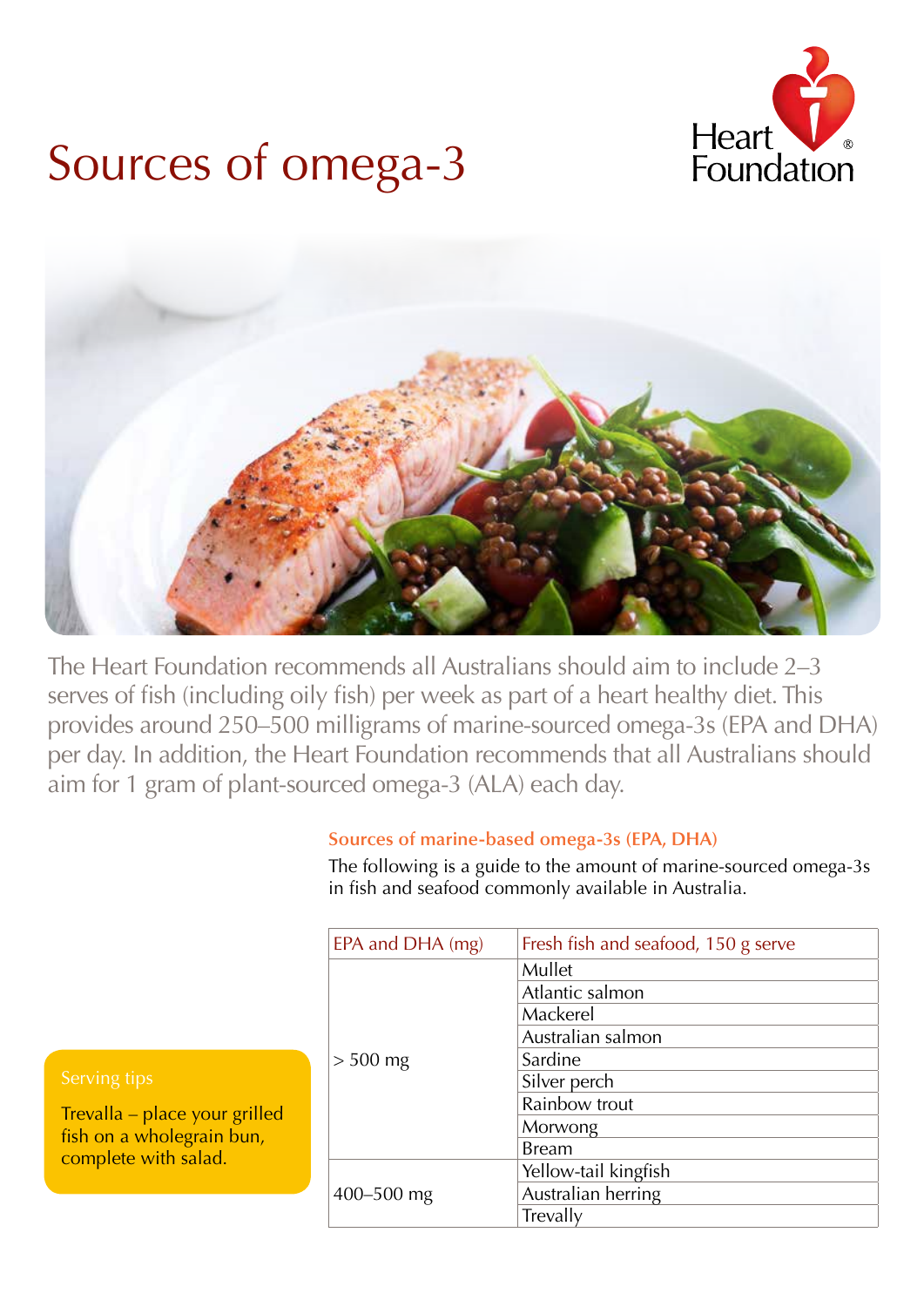|                                                 | EPA and DHA (mg) | Fresh fish and seafood, 150 g serve        |  |
|-------------------------------------------------|------------------|--------------------------------------------|--|
| Serving tips                                    |                  | Snapper                                    |  |
| Flathead - steam with                           |                  | Flounder                                   |  |
| ginger, garlic, shallots and                    |                  | Mirror dory                                |  |
| little sesame oil.                              |                  | Jack mackerel                              |  |
|                                                 | 300-400 mg       | Blue-spotted goatfish                      |  |
|                                                 |                  | Small-spotted herring                      |  |
|                                                 |                  | Blue-eye trevalla                          |  |
|                                                 |                  | Tuna                                       |  |
|                                                 |                  | Australian bass                            |  |
|                                                 |                  | King Dory                                  |  |
|                                                 |                  | Wrasse                                     |  |
|                                                 |                  | John Dory                                  |  |
|                                                 |                  | Blue morwong                               |  |
|                                                 |                  | Coral trout                                |  |
|                                                 |                  | Blue grenadier (Hoki)                      |  |
|                                                 |                  | Golden perch                               |  |
|                                                 |                  | <b>Brownband snapper</b>                   |  |
|                                                 |                  | Ocean jacket                               |  |
|                                                 |                  | Leatherjacket                              |  |
|                                                 | 200-300 mg       | Murray cod                                 |  |
|                                                 |                  | Hussar                                     |  |
|                                                 |                  | Garfish: eastern sea, southern,            |  |
|                                                 |                  | snub-nosed, river                          |  |
|                                                 |                  | Barramundi                                 |  |
|                                                 |                  | <b>Dhufish</b>                             |  |
|                                                 |                  | Mangrove Jack                              |  |
|                                                 |                  | King George whiting                        |  |
|                                                 |                  | Smoked cod                                 |  |
|                                                 |                  | Flathead: deep water, southern sand, tiger |  |
|                                                 |                  | Saddletail snapper                         |  |
|                                                 |                  | Jackass morwong                            |  |
|                                                 | $<$ 200 mg/serve | <b>Whiting</b>                             |  |
|                                                 |                  |                                            |  |
|                                                 | EPA and DHA (mg) | Canned fish, 100 g serve                   |  |
| Serving tips<br>Sardines – mash in a bowl       |                  | Canned sardines                            |  |
|                                                 | $> 1500$ mg      | Canned salmon (some varieties)             |  |
| with a little vinegar, serve on                 |                  | Canned salmon (some varieties)             |  |
| toast with sliced tomato and<br>cracked pepper. |                  | Canned tuna                                |  |
|                                                 | 500-1500 mg      | Smoked mussels                             |  |
|                                                 |                  | Anchovies                                  |  |
|                                                 |                  | Atlantic pickled herring                   |  |
|                                                 |                  | Smoked oysters                             |  |
|                                                 | 300-500 mg       | Flavoured salmon and tuna                  |  |

### **Notes**

Frozen fish has not been included in this list, but some varieties are high in omega-3s. Check the information on the product packet in your supermarket.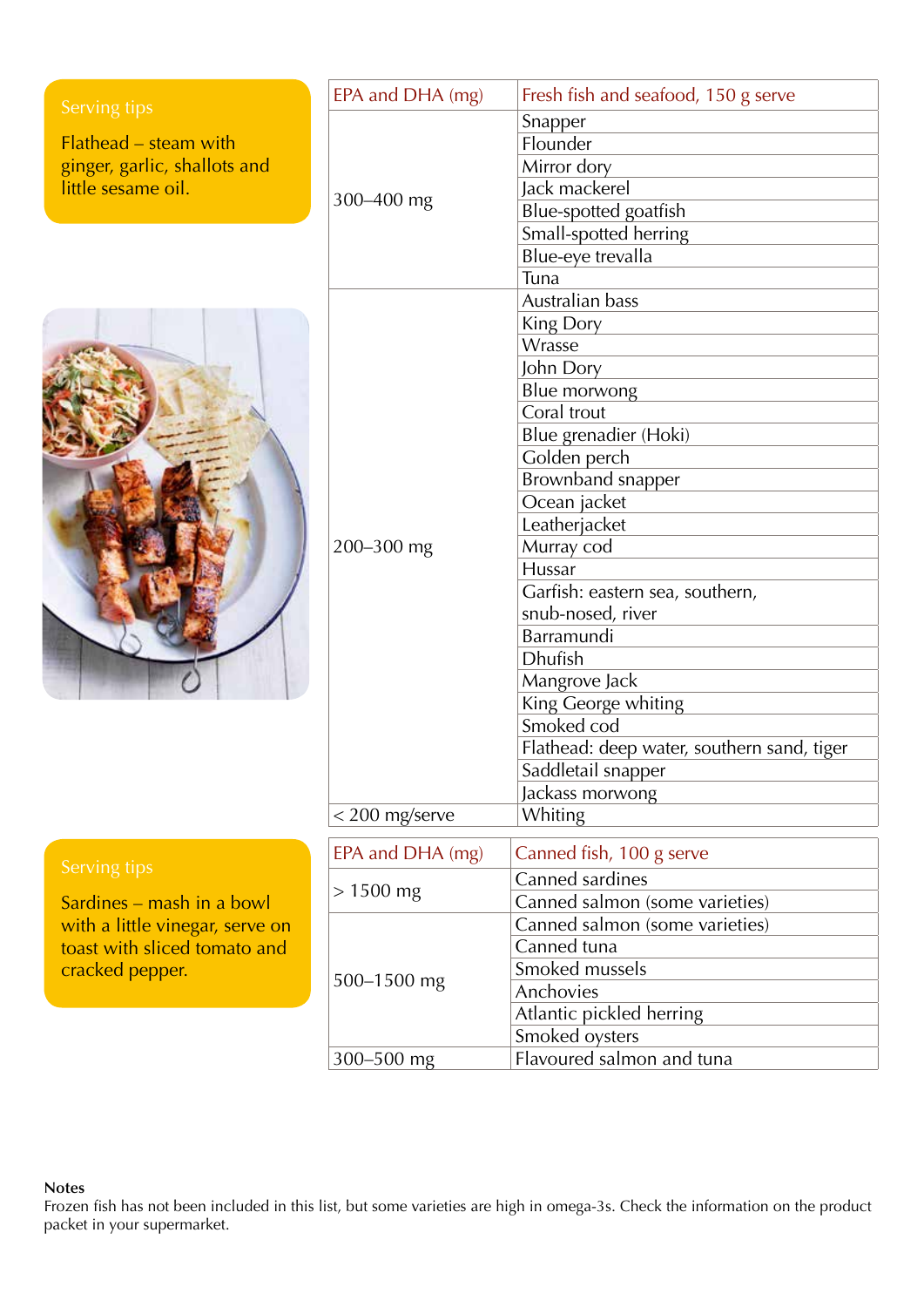

| EPA and DHA (mg) | Seafood, 100 g serve |  |  |
|------------------|----------------------|--|--|
| 500-1000 mg      | Green mussels        |  |  |
|                  | <b>Blue mussels</b>  |  |  |
| 300-500 mg       | Squid or calamari    |  |  |
|                  | Oyster, raw          |  |  |
| $<$ 300 mg       | Scallops             |  |  |
|                  | Prawn                |  |  |
|                  | Octopus              |  |  |
|                  | Crab                 |  |  |
|                  | Lobster or crayfish  |  |  |
|                  | Moreton bay bug      |  |  |

# **Sources of plant-based omega-3s (ALA)**

The following is a guide to the amount of plant-sourced omega-3s in commonly consumed foods in Australia.

| Food group        | Food                                            | Serving size    | ALA mg/serve |
|-------------------|-------------------------------------------------|-----------------|--------------|
| Nuts and<br>seeds | Walnuts                                         | 30 g            | 1,884        |
|                   | Pecan nuts                                      | 30 g            | 186          |
|                   | Hazelnuts                                       | 30 <sub>g</sub> | 36           |
|                   | Tahini                                          | 30 <sub>g</sub> | 36           |
|                   | Chia seeds                                      | 15g             | 2,685        |
|                   | Flaxseeds or<br>linseeds                        | 1 tsp $(4 g)$   | 922          |
| Fats and oils     | Canola oil                                      | 1 tbs $(20 g)$  | 1,820        |
|                   | Soybean oil                                     | 1 tbs $(20 g)$  | 1,434        |
|                   | Vegetable oil                                   | 1 tbs $(20 g)$  | 1,458        |
|                   | Olive oil                                       | 1 tbs $(20 g)$  | 92           |
|                   | Flaxseed/linseed<br>oil                         | 1 tbs $(20 g)$  | 10,918       |
|                   | Margarine<br>spread, regular<br>polyunsaturated | 1 tbs $(20 g)$  | 282          |
|                   | Margarine<br>spread, regular<br>monounsaturated | 1 tbs $(20 g)$  | 970          |
|                   | Dairy blend,<br>butter and edible<br>oil spread | 1 tbs $(20 g)$  | 662          |
|                   | <b>Butter</b>                                   | 1 tbs $(20 g)$  | 76           |
|                   | Corn or maize oil                               | 1 tbs $(20 g)$  | 152          |
|                   | Peanut oil                                      | 1 tbs $(20 g)$  | 58           |
|                   | Dressings, oil<br>and vinegar                   | 1 tbs $(20 g)$  | 128          |
|                   | Dressings,<br>creamy, 97% fat<br>free           | 1 tbs $(20 g)$  | 18           |

Include a handful of nuts every day to boost good fat (including ALA) intake.